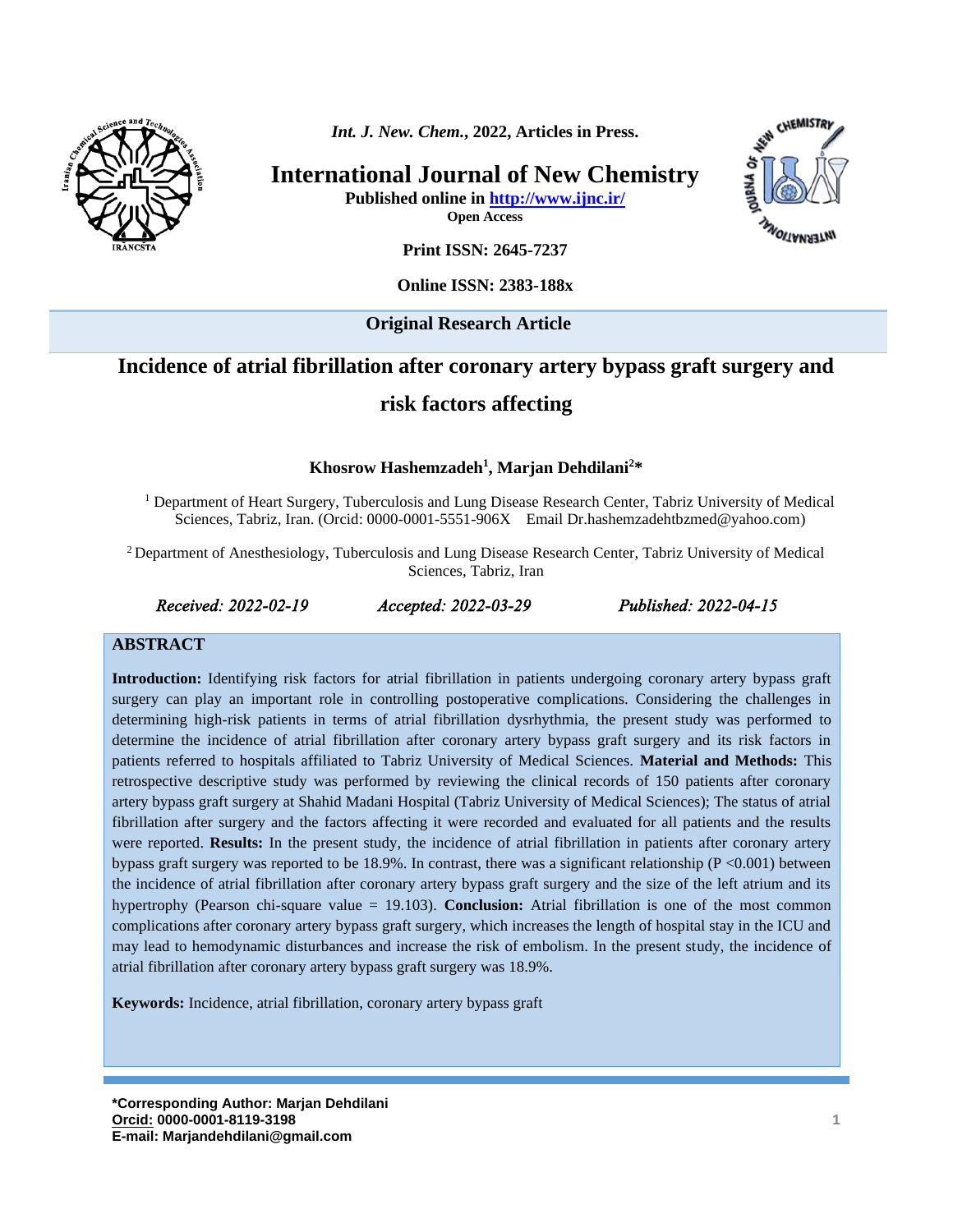## **Introduction**

Coronary artery disease is one of the most common cardiovascular diseases that can be associated with disorders such as dysrhythmia. Atrial fibrillation is one of the most common cardiac dysrhythmias. The burden of atrial fibrillation on the world is unknown [1]. Atrial fibrillation is one of the most common persistent cardiac dysrhythmias that is frequently encountered in clinical settings. This dysrhythmia is considered as one of the important causes of illness, an independent risk factor for death and sudden death. This disorder is common in the world and as a risk factor for stroke, it is necessary to prevent it; So that maintaining a normal rhythm in these patients is one of the main goals of the treatment process [2]. Atrial fibrillation is one of the most common dysrhythmias after coronary artery bypass graft surgery. According to reports on the prevalence of atrial fibrillation after coronary artery bypass graft surgery, 20-30% of patients develop this disorder. In a study, the prevalence of this disorder in patients after coronary artery bypass graft surgery was reported to be 10-50% [3,4]. Researchers point to thromboembolism as one of the negative consequences of atrial fibrillation. In contrast, some researchers consider atrial fibrillation after coronary artery surgery to be benign and believe that the disorder is automatically limited; Of course, in rare cases, it also has fatal consequences. Some researchers believe that the survival of patients after coronary artery bypass graft surgery, in which atrial fibrillation develops, is about 0-4 years [5]. Atrial fibrillation can lead to unstable conditions, frequent hospitalizations, increased hospital stays, the risk of stroke, increased mortality, the need for intensive care, the need for repeated intubations, the risk of heart failure, and the cost of hospitalization[6]. It is believed that several risk factors such as age, deprivation of beta-blockers, decreased left atrial function, left atrial enlargement and right coronary artery stenosis affect the incidence of atrial fibrillation. Some researchers have pointed to the relationship between body mass index and atrial fibrillation in patients with diabetes, hypertension and age over 70 years compared to others, and some have considered obesity as the most important factor in preventing atrial fibrillation in adults. Echocardiographic data indicate a combination of obesity and atrial fibrillation[7].The mechanisms involved in the pathophysiology of atrial fibrillation are not fully understood due to their complexity; Identifying patients at high risk for atrial fibrillation after surgery is still a challenge. It should be noted that attempts have been made to make logical logistics models based on variables before and during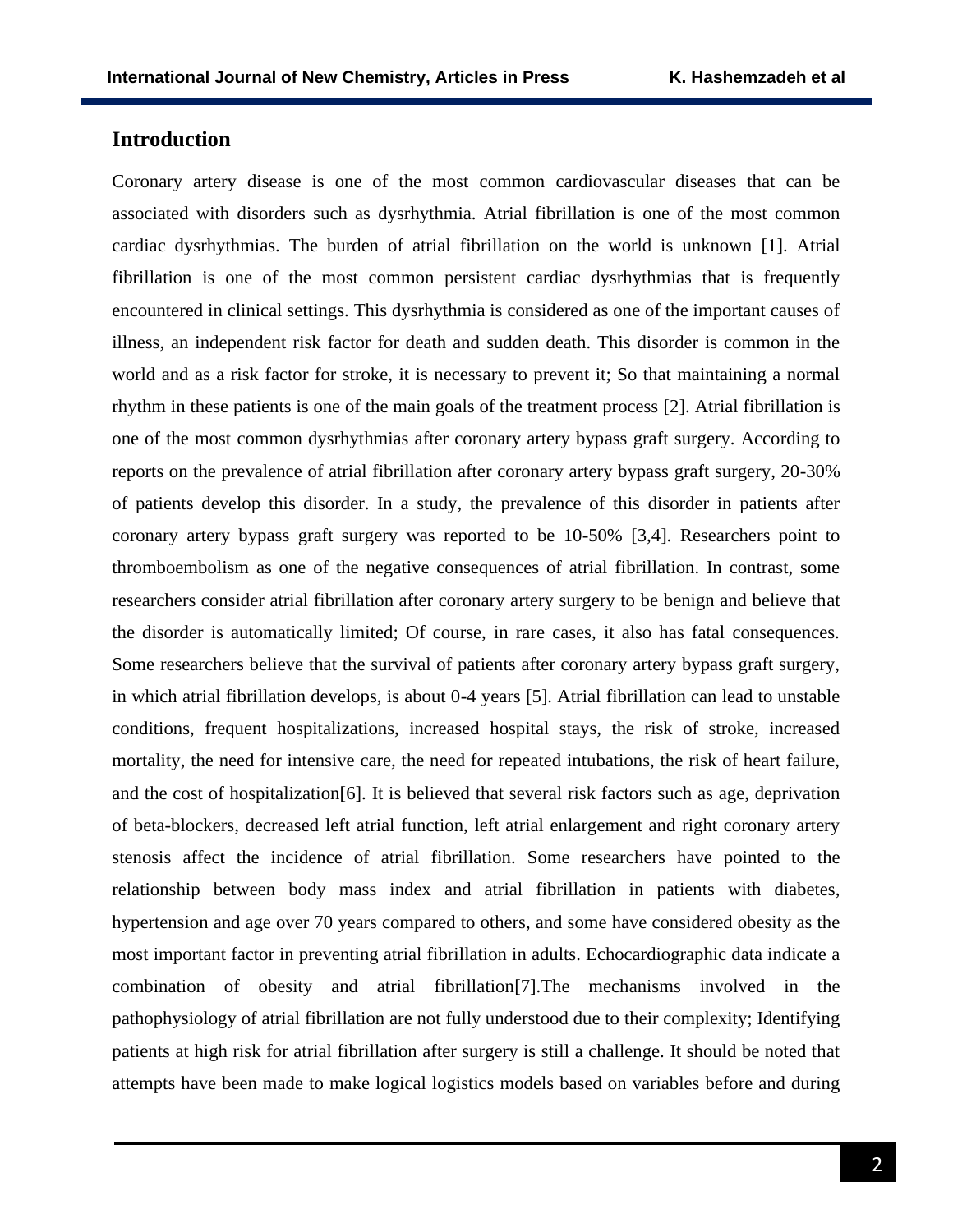surgery; However, these efforts to provide predictors of atrial fibrillation after coronary artery bypass graft surgery remain limited and require more performance-based evidence [1, 13]; Because the value of predictive and negative factors is high and positive predictive factors are insignificant; Therefore, obtaining evidence-based information can be useful in determining high-risk patients for atrial fibrillation after coronary artery bypass graft surgery. In addition, identifying risk factors for atrial fibrillation in patients undergoing coronary artery bypass graft surgery can play an important role in controlling postoperative complications. Considering the challenges in determining high-risk patients in terms of atrial fibrillation dysrhythmia, the present study was performed to determine the incidence of atrial fibrillation after coronary artery bypass graft surgery and its risk factors in patients referred to hospitals affiliated to Tabriz University of Medical Sciences.

## **Material and Methods**

**Study design:** The present retrospective cross-sectional study was performed during nine months with the aim of reviewing the files of 150 patients undergoing coronary artery bypass graft surgery referred to the affiliated hospital of Tabriz University of Medical Sciences (Shahid Madani Hospital). Independent variables in this study were: demographic characteristics, underlying diseases and structural disorders of the heart. Atrial fibrillation was also considered as a dependent variable. In this study, the hospital records and ECG of 150 patients undergoing coronary artery bypass graft surgery were examined for atrial fibrillation after surgery and their demographic characteristics were recorded, and the information obtained was recorded in a questionnaire. Sampling was easy and accessible.

**Inclusion and exclusion criteria:** The inclusion criteria in the study process was its registration in the list of coronary artery bypass graft surgery records referred to the hospital affiliated to Tabriz University of Medical Sciences (Shahid Madani Hospital). It should be noted that the presence of fibrillation dysrhythmia or atrial flutter before surgery and the lack of ECG sheets, echocardiography, angiography and ICU sheets in the archived file were considered as criteria for excluding files.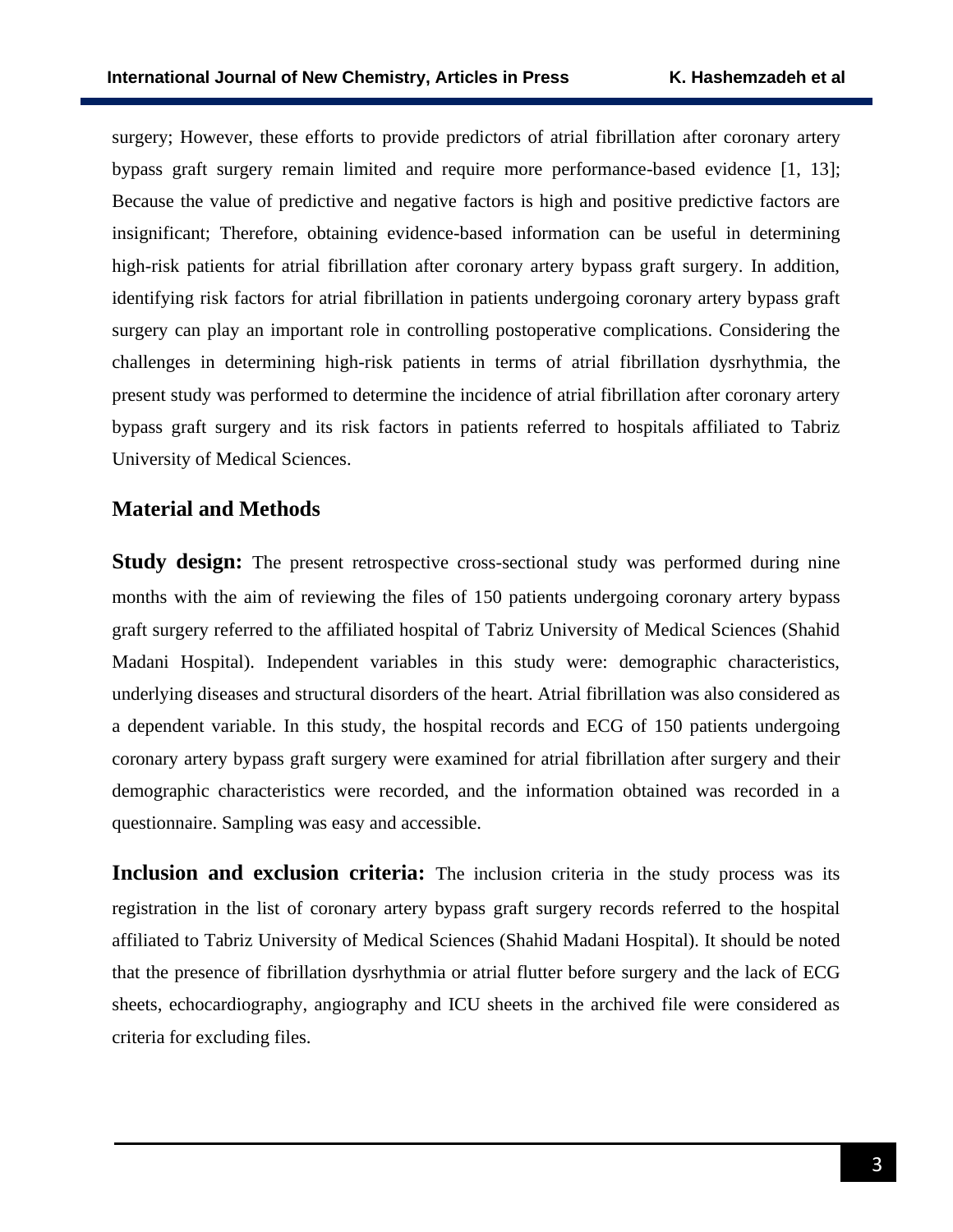**Methodology:** Data collection tools in this study were: ECG, echocardiographic results, angiography and researcher-made questionnaires to assess demographic information such as age, sex, weight, height, body mass index, drugs used before surgery, number Involved coronary arteries, underlying diseases, smoking and other drug use were recorded. In this study, ECG was evaluated for atrial fibrillation and the symptoms of this dysrhythmia after coronary artery bypass graft surgery, such as irregular R-R distance and P-wave in the patient's ECG were considered. In order to determine body mass index, recorded data related to height and weight in the records of patients undergoing surgery were used. In this study, patients undergoing coronary artery bypass surgery were divided into the following six groups based on body mass index: body mass index 16.5 to 18.5 (weight loss), body mass index 18.5 to 25 (normal), body mass index 25 to 30 (overweight), body mass index 30 to 35 (class 1 obesity), body mass index 35 to 40 (class 2 obesity), body mass index more than 40 (class 3 obesity).

**Data analysis:** The collected data were analyzed using SPSS statistical software version 22. Descriptive and inferential statistical methods (chi-square and t-test) were used to analyze the data. It is worth noting that the researchers were committed to the Helsinki Convention at all stages of the project. Due to the retrospective study, no intervention was made for patients and no cost was imposed on them.

**Ethical considerations:** It is worth mentioning that the whole process of the present study was carried out after the approval and approval of the ethics committee of Tabriz University of Medical Sciences (NO: [IR.TBZMED.REC.1400.675\)](http://ethics.research.ac.ir/IR.TBZMED.REC.1400.675). Thus, after stating the objectives of the study, along with presenting the letter of introduction of the Vice Chancellor for Research of Tabriz University of Medical Sciences to the hospital officials, permission was granted to introduce them to the archive unit. After visiting the unit, the researchers asked them for a list of patients undergoing coronary artery bypass surgery, which was presented to the researchers as a printout. The hospital records were reviewed by the researchers during nine months and the information related to ECG examination, echocardiography results, angiography and patients' records were recorded in the questionnaires. In total, 150 cases were reviewed. In order to observe the principle of confidentiality and anonymity, the questionnaires were coded and to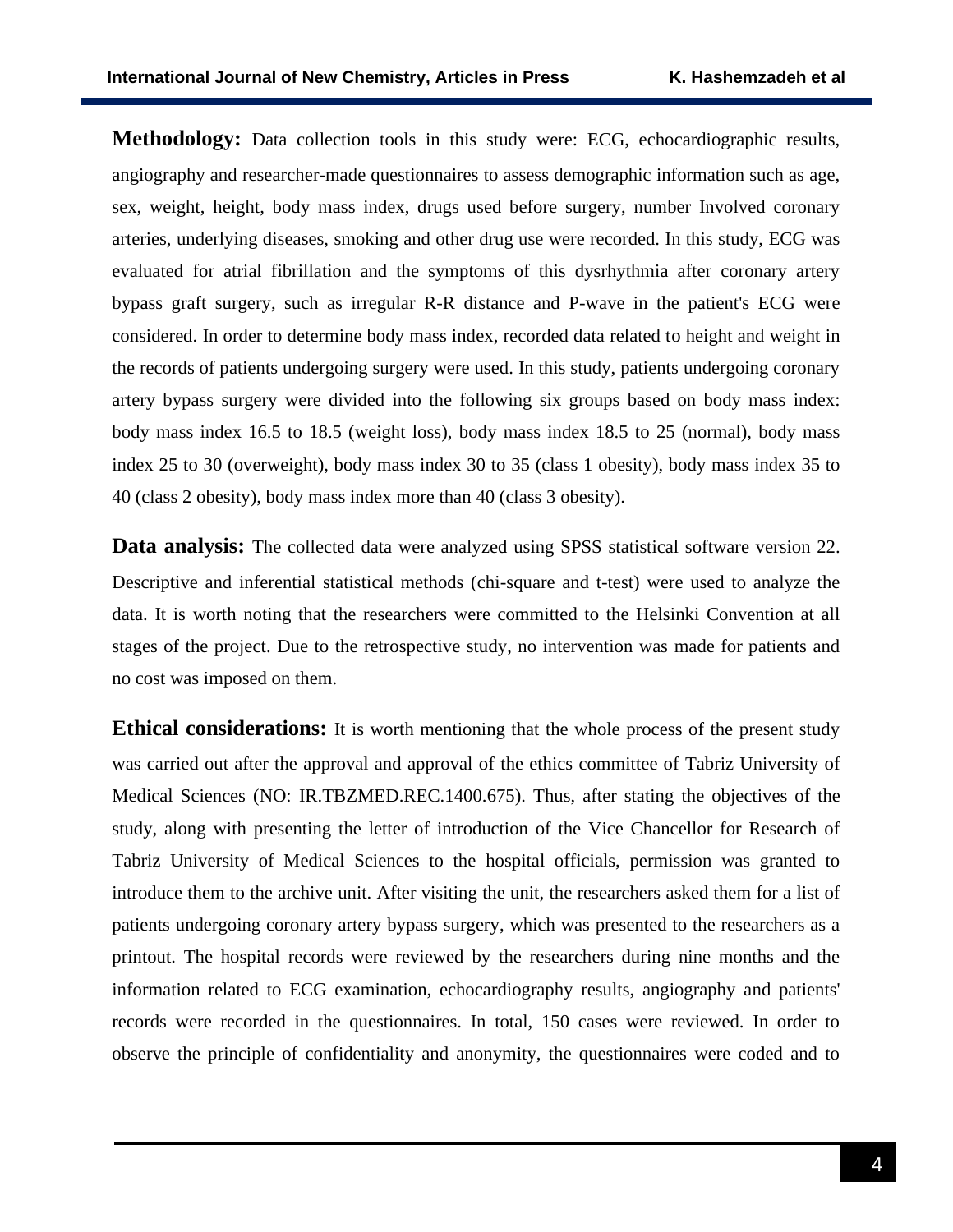prevent duplicate registration of file information, after entering the information in the questionnaires, it was marked next to the file number.

#### **Results**

Most participants in the study (62.7%) were male. The mean age of the subjects was  $60.2 \pm 10.3$ years and they ranged in age from 31 to 87 years. The mean body mass index of the participants was  $24.4 \pm 3.9$  and most of them  $(55.4\%)$  had a normal body mass index. 31.1% were also overweight. Based on the results, the mean discharge fraction was  $49.7\pm 10.3$ . Most people had blood type (38.4%) O +. The mean hemoglobin of the participants was  $12.7\pm1.8$ . The rate of dysrhythmias also increased to 81.8% after surgery. In the present study, the incidence of atrial fibrillation in patients after coronary artery bypass graft surgery was reported to be 18.9%. Underlying diseases and disorders There is a statistically significant relationship between the incidence of atrial fibrillation and cognitive demographic characteristics such as sex, age, body mass index, smoking, duration of smoking based on year, discharge fraction, number of blocked coronaries, hemoglobin, blood pressure There are no systole, diastole or blood type. There was no association between atrial fibrillation and previous underlying diseases such as stroke, chronic obstructive pulmonary disease, hyperlipidemia, hypertension and diabetes mellitus. In contrast, there was a significant relationship ( $P < 0.001$ ) between the incidence of atrial fibrillation after coronary artery bypass graft surgery and the size of the left atrium and its hypertrophy (Pearson  $chi$ -square value = 19.103). This means that a higher percentage of people with atrial fibrillation also had left atrial enlargement and hypertrophy. On the other hand, based on t-test, there was a significant relationship ( $P < 0.001$ ) between age and the incidence of atrial fibrillation after surgery. This means that the incidence of atrial fibrillation was higher in older people.

### **Discussion**

The aim of this study was to determine the incidence of atrial fibrillation after coronary artery bypass graft surgery and the risk factors affecting it in patients referred to the hospital affiliated to Tabriz University of Medical Sciences (Shahid Madani Hospital). The results of this study showed that the incidence of atrial fibrillation after coronary artery bypass graft surgery was 18.9% in the participants. In this regard, researchers in their study reported the incidence of atrial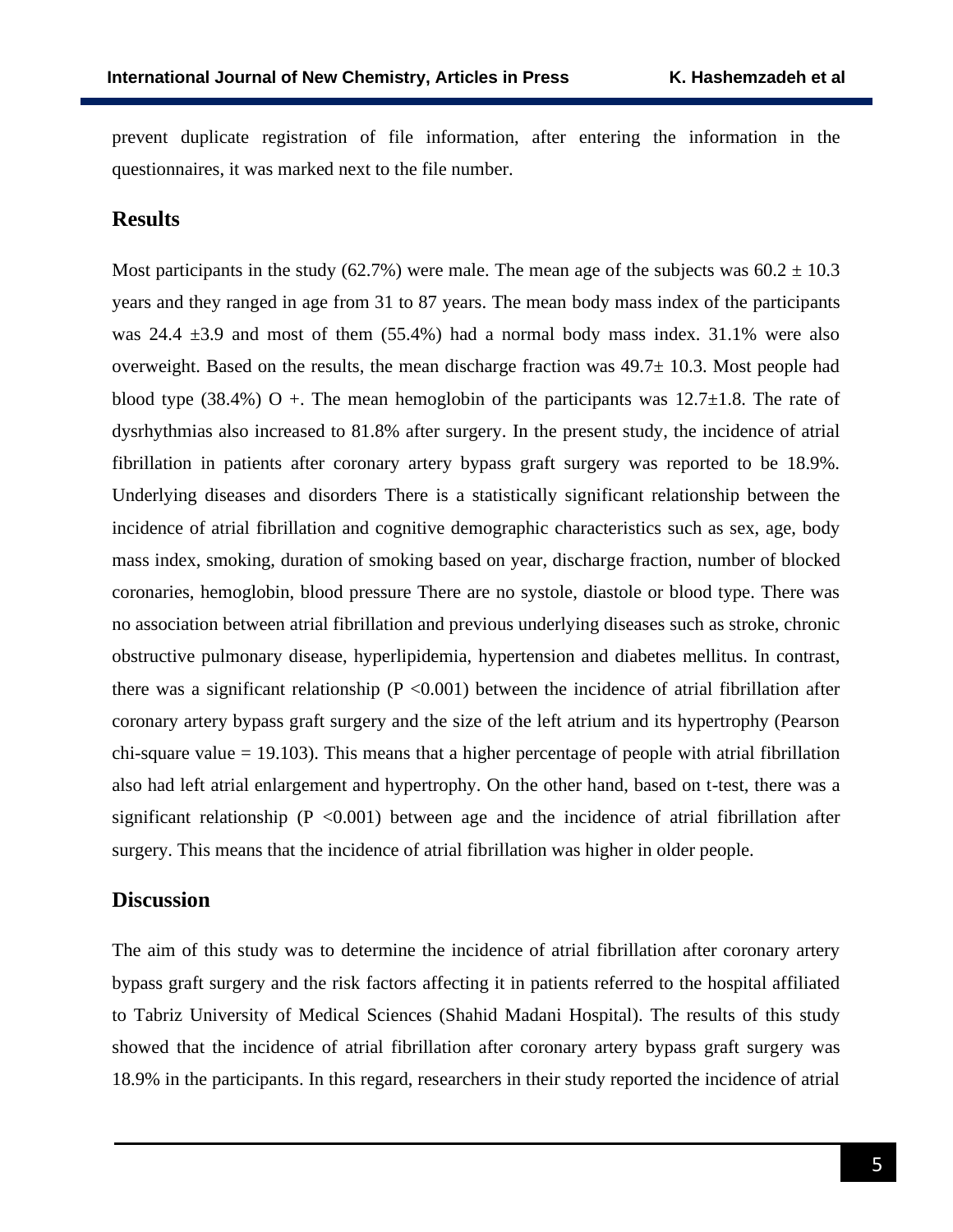fibrillation in patients undergoing heart surgery 20-40% and in other non-cardiac surgeries performed on the chest 10-20%. Other researchers believe that atrial fibrillation is common after heart surgery and its incidence in patients undergoing coronary artery bypass grafting is 5-40%. On the other hand, a researcher in a retrospective study on postoperative information of 1248 patients undergoing coronary artery bypass graft surgery reported that the incidence of atrial fibrillation after coronary artery bypass graft surgery was 17.2% (215 patients) from October 2006 to March 2013. Did. In this regard, other studies have reported values of 15-30%, 16%, 30.9%, 17.2%, 21% and 31.2% in relation to the incidence of atrial fibrillation after coronary artery bypass graft surgery [8, 14-16]. Also, in a study conducted by researchers in Iran, the rate of atrial fibrillation after coronary artery bypass graft surgery in patients treated with statins was 6.5% and in patients who did not have statins in the treatment regimen, 25.6%. Consistent with the present study, two other researchers reported an 18% incidence of atrial fibrillation after coronary artery remodeling [9, 17-19]. Some researchers have cited age, sex, a history of atrial fibrillation, a history of congestive heart failure, and a heart rate of more than 100 beats per minute during back surgery as independent predictors of atrial fibrillation after surgery. They believe that surgical approaches such as pulmonary vein venting, bicaval venous cannulation, post-operative atrial pacing and longer clamp times are independent predictors of atrial fibrillation after surgery [10, 20-22]. One of the executive problems of the present study is the incompleteness of the information in some cases; For example, the height and weight of some patients were not recorded on their admission form; However, with more detailed case studies, this information was collected from the anesthesia prescription record sheet during surgery, and archived files that did not have ECG, echocardiography, angiography, and ICU sheets were removed according to exclusion criteria [11, 23-25].

## **Conclusion**

Atrial fibrillation is one of the most common complications after coronary artery bypass graft surgery, which increases the length of hospital stay in the ICU and may lead to hemodynamic disturbances and increase the risk of embolism. In the present study, the incidence of atrial fibrillation after coronary artery bypass graft surgery was 18.9%. In this study, no statistically significant relationship was found between demographic characteristics and other underlying diseases. Based on the results, the size of the left atrium and its hypertrophy as well as age were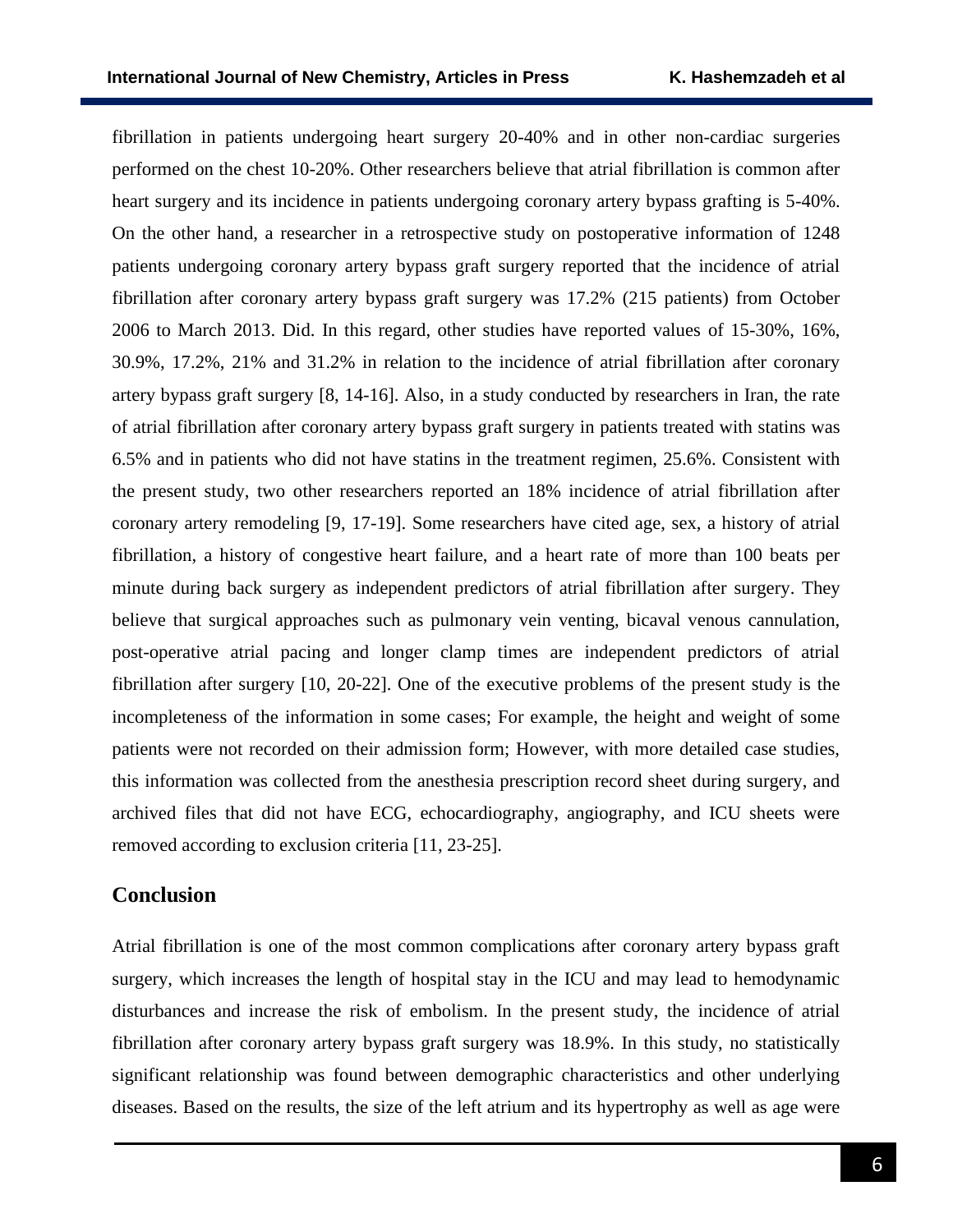introduced as risk factors for atrial fibrillation, which can be useful in determining high-risk patients for atrial fibrillation after coronary artery bypass graft surgery. Researchers on the subject of atrial fibrillation and its complications, the need for further studies.

## **References**

- 1. K. Hashemzadeh, M. Dehdilani, M. K. Gol, Int J Womens Health Reprod Sci., 9:69(2021)
- 2. W. Wang, X. Zhou, X. Liao, B. Liu, H. Yu, Journal of anesthesia ., 33:543(2019)
- 3. M. Dehdilani, M. K. Gol, K. Hashemzadeh, Crescent Journal of Medical and Biological Sciences., 6:350(2019)
- 4. M. Jannati, M. R. Navaei, L. G. Ronizi, Journal of Family Medicine and Primary Care., 8:2768(2019)
- 5. L. Melly, G. Torregrossa, T. Lee, J.-L. Jansens, J. D. Puskas, Journal of thoracic disease., 10:1960(2018)
- 6. K. Hashemzadeh, M. Dehdilani, M. K. Gol, International Journal of Women's Health and Reproduction Sciences., 8:406(2020)
- 7. T. M. Kieser, D. P. Taggart, Journal of Cardiac Surgery., 33: 219-(2018)
- 8. K. Hashemzadeh, M. Dehdilani, M. K. Gol, Crescent Journal of Medical and Biological Sciences., 5: 517(2019)
- 9. K. Kodia, S. Patel, M. P. Weber, J. G. Luc, J. H. Choi, E. J. Maynes, S.-S. A. Rizvi, D. P. Horan, H. T. Massey, J. W. Entwistle, Annals of cardiothoracic surgery., 7: 586(2018)
- 10. D. J. Thuijs, M. W. Bekker, D. P. Taggart, A. P. Kappetein, T. M. Kieser, D. Wendt, G. Di Giammarco, G. D. Trachiotis, J. D. Puskas, S. J. Head, European Journal of Cardio-Thoracic Surgery**.,** 56: 654(2019)
- 11. S. J. Head, M. Milojevic, J. Daemen, J.-M. Ahn, E. Boersma, E. H. Christiansen, M. J. Domanski, M. E. Farkouh, M. Flather, V. Fuster, The Lancet**.,** 391: 939(2018)
- 12. A. Samimi, A. Bagheri, S. Dokhani, S. Azizkhani, E. Godini, International Journal of Basic & Applied Sciences 2:291 (2013)
- 13. R. Alimoradzadeh, H. Mirmiranpour, P. Hashemi, S. Pezeshki, SS. Salehi, Journal of Neurology & Neurophysiology, 10:1 (2019)
- 14. A. Samimi, International Journal of Innovation and Applied Studies 1:1 (2012)